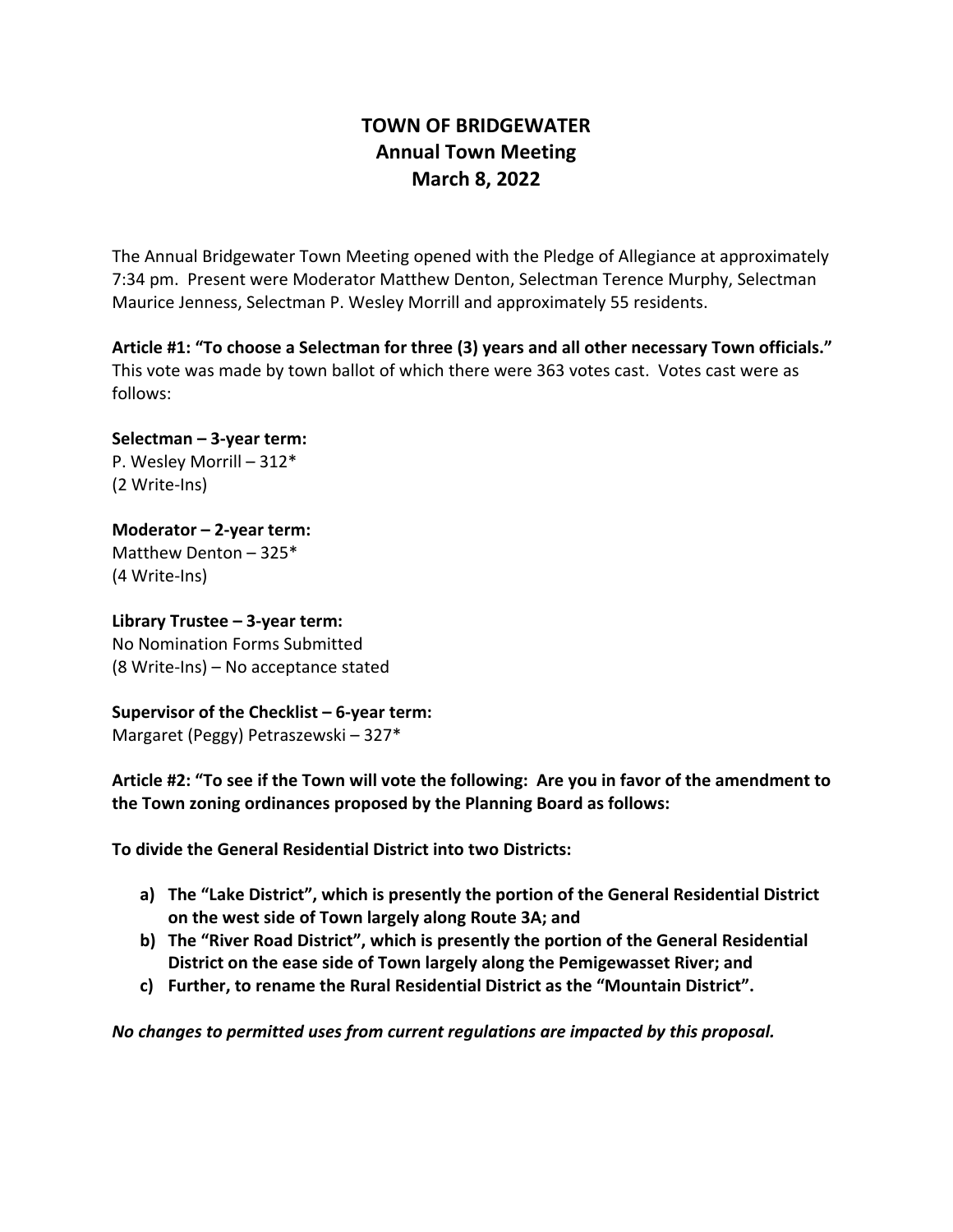Votes cast on Article #2 are as follows:

 $Yes - 234*$  $No - 111$ 

**Article #3: "To see if the Town will vote to raise and appropriate the sum of \$1,635,600 which represents the operational budget. Said sum does not include amounts in separate or special warrant articles.:** (Majority vote required.) Recommended by the Selectmen.

Selectman Terence Murphy moved this Article as written, which was seconded by resident, E. Wayne Thompson. Selectman Murphy spoke to this Article stating this is the Town portion of the budget only, as the School District portion of the budget is yet to be determined. No further discussion. Residents provided a hand tally in which all were in favor. This Article passed.

Article #4: "To see if the Town will vote to raise and appropriate the sum of \$357,700 for the **purchase of a new ambulance and related equipment and to fund that appropriation by accepting a \$150,000 donation and federal grants of \$158,122 for that purpose. The balance of \$49,578 is to be raised by taxation.** (Majority vote required.) Recommended by the Selectmen.

Selectman Terence Murphy moved this Article as written, which was seconded by resident, Michael O'Malley. Selectman Murphy further stated the current ambulance being replaced is 20 years old with 48,000 +/‐. Some discussion on the intended use of the old ambulance as well as the donation and grants provided for this purchase. No further discussion. Residents voted orally in which all were in favor. This Article passed.

Article #5: "To see if the Town will vote to raise and appropriate up to the sum of \$500,000 **for supplemental road resurfacing and to fund that appropriation by transfer of that sum from the undesignated fund balance.** (Majority vote required.) Recommended by the Selectmen.

Selectman Terence Murphy moved this Article as written, which was seconded by resident, Warren Pezold. Selectman Murphy, however, spoke to this Article suggesting it be voted down due to the current issues in Ukraine and with the rising oil and gas prices which were unknown at the time this Article was created. Selectman Murphy further stated that with the unknown outcome of the School District Article #5, it is not a good time for this Article to move forward. Selectman Morrill added that he has communicated with local asphalt companies who suggested that the pricing on the materials necessary for road resurfacing are very high at this time and they, as well, suggested the Town wait until things return to a more normal state.

Resident Patrick Roach asked if turning down this Article would adversely affect the operational budget of the Highway Department. Selectman Murphy confirmed it would not.